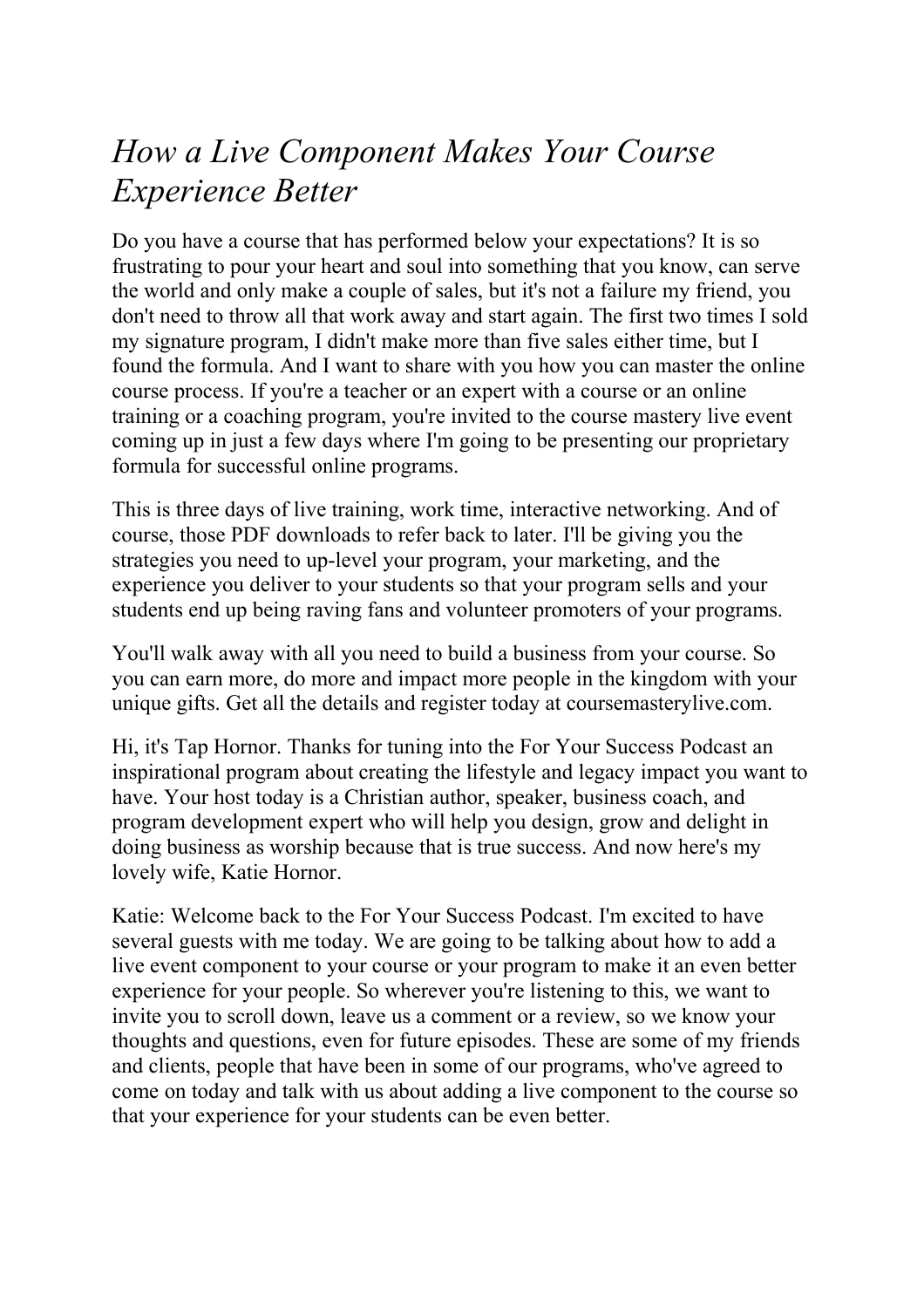And so what I'd like to do is just go around let each of them introduce themselves, and then we will dive into some questions here. So PJ, let's start with you.

PJ: Hi, my name is PJ Pitonyak and I'm a life coach with my business wonderandgracelifecoaching.com. And that has a couple of components. One, I help people manage their health and their weight. And also I am an ESL teacher, so English As A Second Language.

Katie: Great. Myrna?

Myrna: Hi, I'm Myrna Buckles. I am a direct sales team leader, coach, and my company is Legacy and Action. And you can reach me at my email mjbuckles@icloud.com.

Katie: Awesome. Thanks. Jennifer?

Jennifer: Hi, I'm Jennifer Elia from Secret to Visibility Online. I help you cut through the noise online to get visible easily, through value, rich and engaging content and strategy that educates the audience in what you offer, how to get it and why they need it in their life. You can connect with me on my website, scalemybusinessonlinkedIin.com

Katie: Lovely. Thank you so much. So we're excited to have each of you here today. And of course, for those of you listening or watching, we'll have how to connect with them in our show notes for today's episode. But what we want to dive into is how do you add a live component to the courses or programs that you have, and what kind of an impact does that have on the program itself and the success for your people? And so I'm just going to open the floor and ask who would like to begin and share some experience there.

Myrna: I'll go. One of the things that I've been thinking about related to adding that component is those have been some of the most transformational times for me because we dig deeper. We work through material that we wouldn't normally maybe work through.

And a great example was when we went through the book, the big leap, and that really was transformational for me. So I think that live component adds a crucial piece to your students.

Katie: Yeah. And I think that it gives you a chance perhaps to go through some things that you can't fit into regular meetings or regular classes. You know every single class I've ever taught, there's always something that comes up, that's a little bit outside of the curriculum that's been pre-planned. And I think that the live, whether it's an extra live session or even a live retreat like we do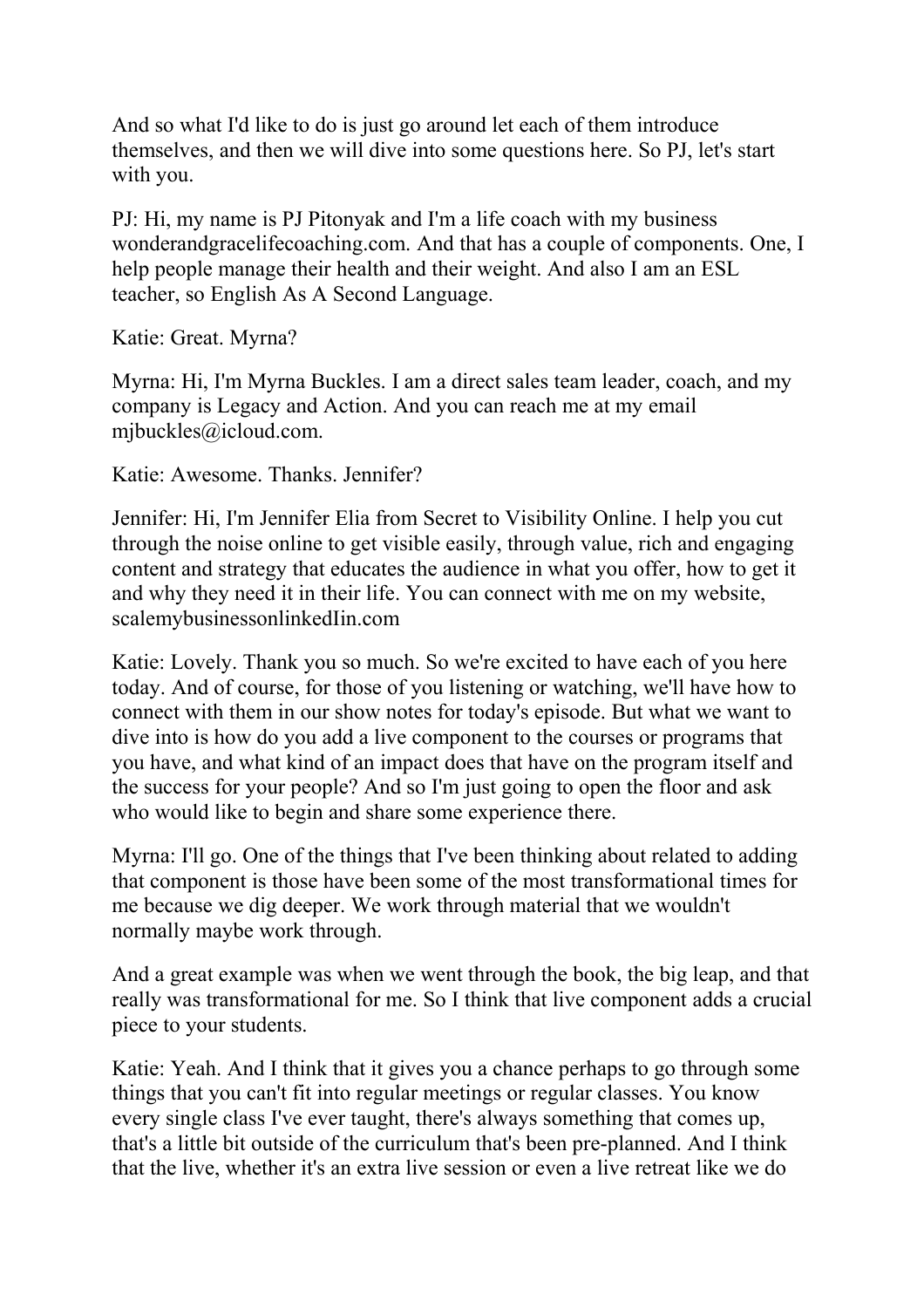with some of our masterminds, it gives you a chance to dive deeper into some of those things that crop up as you're going through it.

Myrna: Right. Those are the times when I feel like I advanced the fast.

Katie: That's interesting. Would you feel the same way, PJ? Do you think you advanced faster because of those live times?

PJ: I think that you advance faster because there's a connection with the people that you're learning from and with, and I know that as I said, I have a couple of different hats that I wear, but with my life coaching, I'm dealing with people, usually moms who have lost their children and it's fine to talk to them, but they need to be heard. So I need to listen to them and I can do that online in a course where we talk like this in a Zoom or any platform or where we break into small groups when you have a course, but to be able to meet somebody in person, even if it's one time. Even if it's a short time being able to see the person's face.

And I remember when I did meet someone live from our group, I had no idea that she was as tiny as she is because in a picture she looked so big. So one thing that I also know is that when you are live, you can have props. So I know I introduced myself and of course I forgot this, to say that I am wonderandgracelifecoaching.com. Now, of course, this looks backwards to you because I'm not mirrored on this, but when you're live, you can go, oh, I need to explain something and I can use something and I can get up and move around and not be connected to the headset and all that. But I think also with my teaching, I know teaching is not the same thing as having a course.

But it's similar in, you know, I'm teaching children and some adults, but most of my people, I don't know, I don't teach them in person. They're not local. They're overseas. And I have about five different countries now. I dream of the time when I would be able to meet them in person. So for me, more than anything, it is the idea of that personal connection of getting to know who is teaching you and really, you know, not just hearing them laugh, but seeing them laugh and cry, or just being able to give somebody that hug instead of, you know, just everything being virtual. So that's why it's so important and, that's why you advance. That's why being a queen is great because I know the people that I have only ever met, one of them in person, but I feel closer to these people than I do most people that I may have met years ago, as friends, because here, we're getting to see each other all the time online, but if we had that live conference well, and I can't wait for that time.

Katie: Yeah. And I think as an educator and Jennifer being a homeschool mom and PJ being an educator of people who are learning English, we have the educator understanding of the fact that people need to be able to talk back in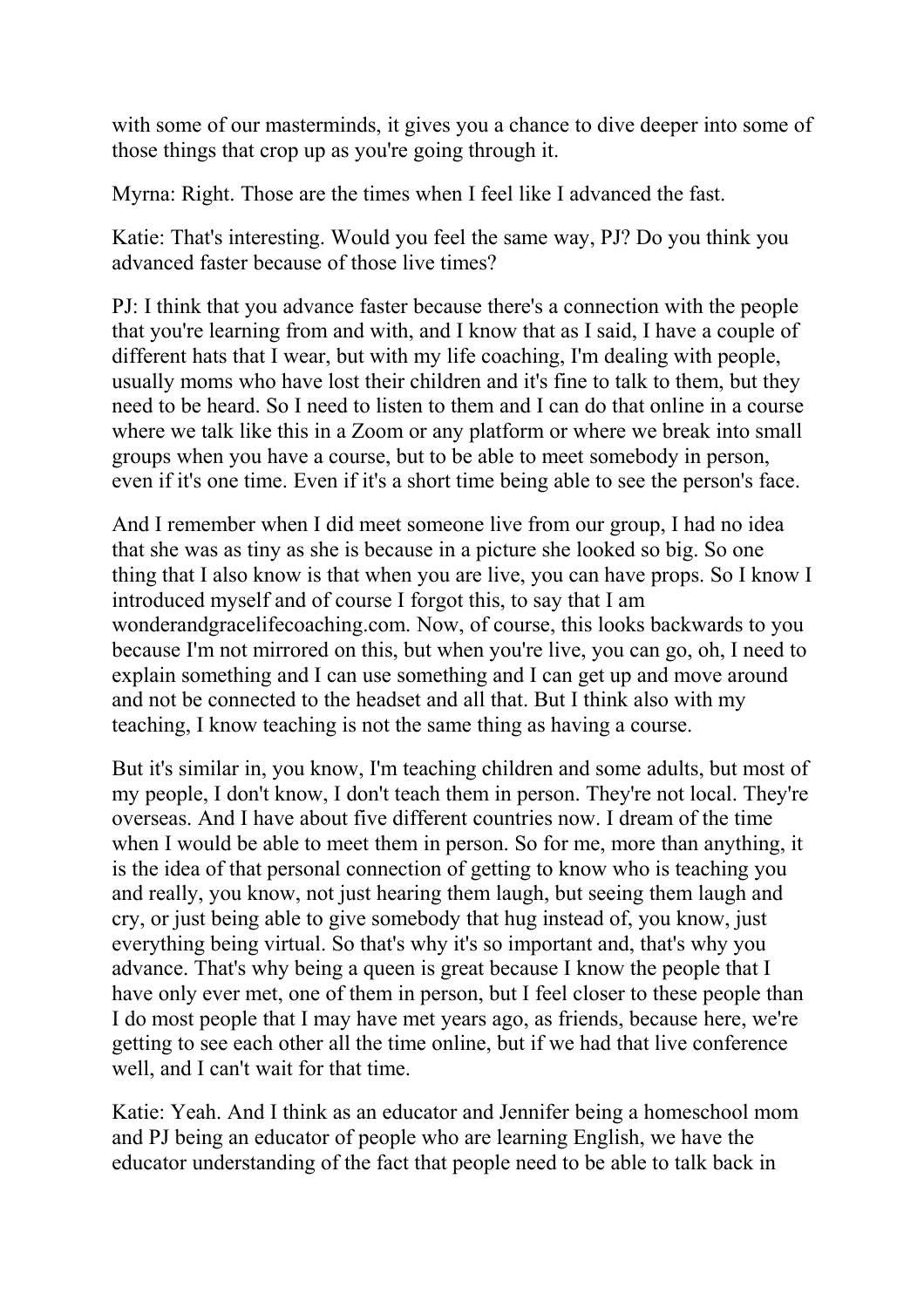order to learn. And I think with so many courses these days being just DIY, you're taking in and taking in and taking in, when in reality, a vast majority of the humans on the planet need to be able to verbally process and spit it back out to someone to know that they've learned it.

And, you know, we say in our Spanish Lemonhass curriculum, we've said for the last 10 years, the way you know that a child learns is when they can teach it to someone else, not when they can memorize it and pass a test, but when they can actually explain it to someone else. And I think that as adults, we tend to forget that. We think, oh, I heard it, I learned it. No, you didn't learn it until you can explain it to someone else. And that takes an interactive component. What would you add to that, Jennifer?

Jennifer: I think that there definitely is a personal connection that comes from spending that time and working together. And I think that's been the biggest push in my business is when we had those live events, with Queens or, you know, with a couple of other groups I've done, but with Queens, especially, it's been transformational to actually come together and that's when those get cemented and it's even there. And I've said this, that, you teach us the same thing several times and you would think that because I've gone through this training five to six times.

And like, I don't need to hear it again, but every time I do it, I get something else out of it because I am at a different place this business is in a different place. I have a better understanding of how it works and so just having that time to actually sit and dwell on it and work on it as opposed to be like, this is how you do it, and move on, is very important.

It's something that I brought into my business with the doing trainings, because I think that there's something about even when it's virtual, actual being live where you can ask questions and it's interactive and actually doing what you're learning about.

Katie: And for those that are listening and maybe thinking, okay, I see that, I see the importance of the live. I see what you're saying about the feedback and the doing and the verbal processing and the relationships aspect even.

But how do I add that in? What are some of the things that you all have experienced in courses that you've been a participant of, where a live component was added in? Like what types of live things? Let's sort of brainstorm some ideas here on how to incorporate live into a course or program.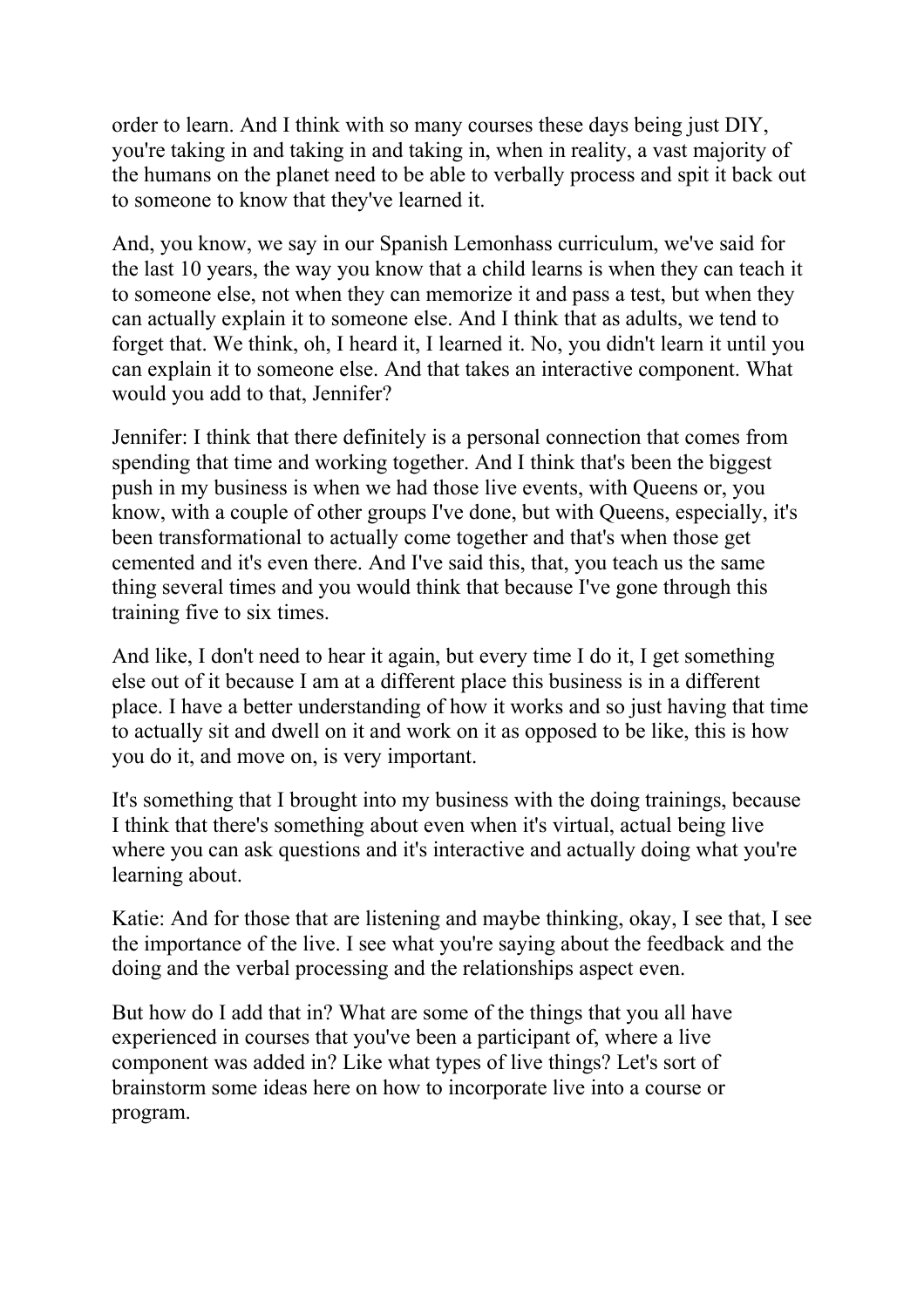PJ: I could share this part and this isn't per se a course, but it is business-related and it's what we then bring back from a convention, a big convention. I mean, thousands of people one of the things I do, I serve people as a health coach with Optivia and we go to our yearly convention and sometimes going there proud that we're healthy ourselves with our weight sometimes not, but we come back remotivate it.

And remotivated to get ourselves healthy, remotivated to have our business work more, remotivated to share what we have learned at that huge convention. I'm talking like I said, thousands of people, the same thing with VIP kid, which is the platform I use most of the time to teach my children English. They have a convention or they did. And I'm hoping that that's going to come back at some point, but the idea is that that might be big it might be in an area where I can't go this year, but I can still maybe watch online or whatever it is.

 I can bring that back to my own group and locally meet. And it doesn't have to be a big huge meeting, it doesn't have to be expensive, it doesn't have to be fancy. It could be at a church. It could be at possibly if a school would rent space or JCs kind of a building or something like that, or a hotel or a camp or something. There's a million places we just have to think outside of the box, especially in this era of where we can meet, how long can we meet?

What are the accommodations? Is it beneficial to stay overnight and, you know, have some activity at night and then have breakfast in the morning? Also, what is the center of your business? If it is a Christian business, when are you going to incorporate those parts of your faith or, how that needs to be incorporated into what you're teaching that weekend? So I think that one thing too, to remember is, yes, you need to have the space, but you also need to have space that's somewhat private at times anyway, so that people can possibly break away, not with interruptions.

Especially in my situation, dealing with moms who have lost their children, they need that privacy and that comfort. So, there's all these kinds of things, you know, planning a big event, but even in a small event, you have to incorporate all of those things too.

I think you almost want to put each other, you know, the big and the small and say, well, my small, do I need that? No. Or, yeah, I still do, just on a smaller scale.

Katie: Awesome. Myrna?

Mya: I had a very unique experience in that I did a VIP Day with Katie and I think that's another component you can add in that is so powerful because we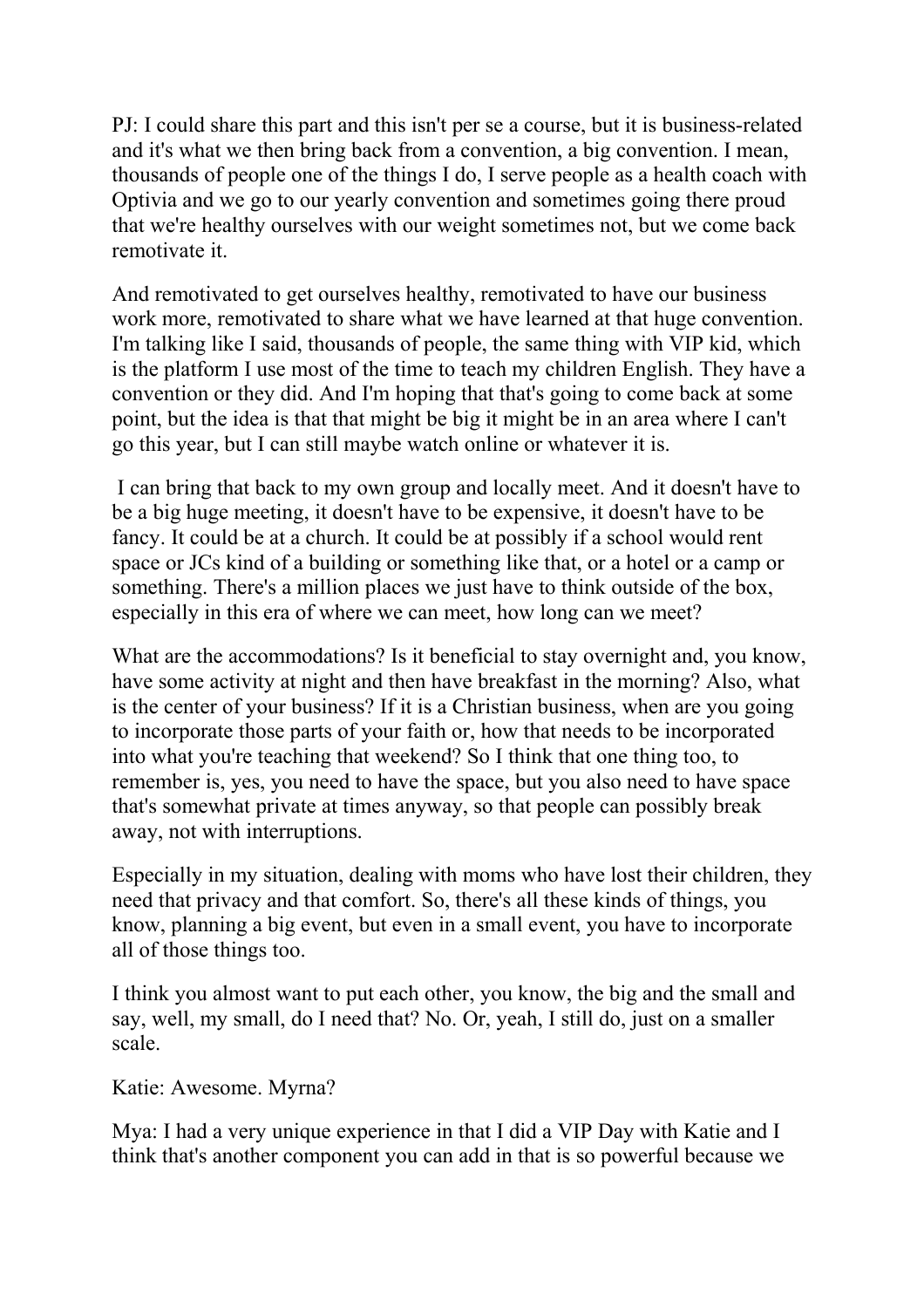work with you all the time. We see you, you look like you're in a great office, a big office. And in reality, it's different.

Katie: It's actually this little tiny thing that eventually will be a walk-in closet.

Myrna: But to see how you work, how your kids are incorporated in your business, how you flow through the day, made a huge difference for me. And I think also I had a huge impactful experience when in just an odd moment, I had her old flip-flops on. It seemed like such a silly thing, but it was so powerful to me because I felt like I'm stepping in her shoes. This is what it's like and, that was huge. And so you can't have those powerful moments without those kinds of components.

Katie: Yeah, that's true. And I think that the larger your reach with your courses in your programs, the more important it is for you to connect with your people as a human. And those live times even live outside of the norm, because what can you do in an hour a week? Like we get in, we talk about our business stuff or you do the training and you hit the points and you answer the questions and you're gone.

You don't see that real-life happening behind the scenes that you can, when you get together, even if it's just a day like Myrna said a VIP Day. But when you can do those kinds of things in real life, or even a longer virtual event, you get to see more of the person behind what they're teaching. And that can be just as impactful. What were you going to add, Jennifer?

Jennifer: I think that two ways that we have gotten together in three Queens and other programs I've done with you in the I get together with my people are doing like a live Q&A. So it's not necessarily a training, or it's not scripted or planned, but just come together and have open discussions about something you learn. Do you know what's going on right now type of question, answer and get people talking about what is happening in the background, because whatever they're learning they're [inaudible 16:05] background stuff that affects it. And so some sort of open forum where you can actually have a discussion, I think is so beneficial and it doesn't have to be very regimented because it wouldn't be beneficial and you'll get to talk about things that do differently. But I don't think that you have to say, well, we can only talk about this subject, because people that are more than that one subject, [inaudible 16:31] building community and serving the whole person.

And if you have something going on the side, or something that's big, or even something that's good that's big, you can't really focus on it until you process how that [inaudible 16:46] until, you know that people understand or at least passionate about what you're doing is good. So I think that's a big thing that's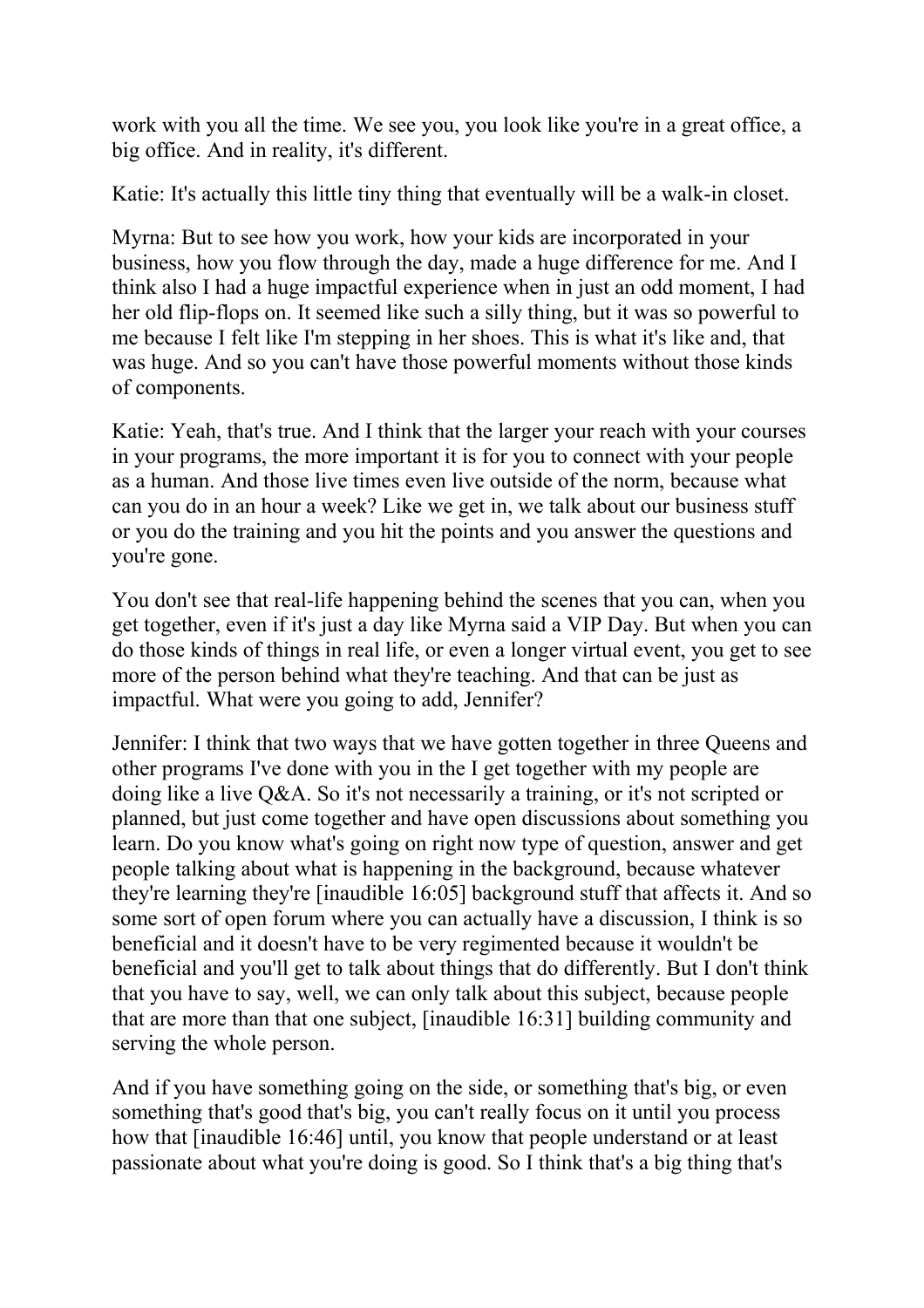easy to do. It's just opening a Zoom Room for an hour or two and having a discussion. The other thing is that I have some places where they do one-onone sessions with the people who are in it. So everybody's at their own pace, but we sit down one-on-one once a week and work on something that's related to the course.

Katie: Yep. It helps to motivate and move them through I think, in a way that we can continue to serve them, continue to know what's going on. And that's where I say, like, if you've only ever done DIY, you really need to try live component. And If you have done the live, like there's lots of different ways to add the different live aspects in, that can enhance the program, whether it is a Q&A or a live come let's work on our homework at the same time, all on Zoom. So we've got that accountability kind of thing, or whether it's an actual weekend away. And one of the things that I love doing when we get to host our live inperson retreats, for our people in our programs. I love to plan some sort of an unexpected activity and it's usually a surprise, so nobody can like fake their way out of it.

But it's like, okay, so this is what we're doing today and then to do something that would be like totally out of the norm and yeah, I just, I love surprises anyway. Not all of my people do, which you have to figure that out with your planning. We're not doing anything dangerous, we're not doing anything that would go against those that might have physical limitations or things like that.

It's something everyone can participate in, but might not choose to do if it was up to them. And when you get to do something like that in a group that takes you out of your comfort zone, there's a different level of bonding that happens, when you see people in that space and how they respond, what their reactions are, what kind of conversations that brings up. And you get to see a different side of the people that you've studied with what we're studying together or what we're working on together in the program brings us together.

But we are so many different people with so many different facets to how God created us, that the bonds that can happen through those shared experiences can just make that process, even more beneficial for everyone, because you're bringing that experience back into the next lesson or the next get together. And it can just really heighten the learning for everyone. PJ, what were you gonna add?

PJ: I was just going to say kind of piggybacking on what you're talking about, the fact that everybody is different and has different likes and desires and ways of learning. But you know, when you go to Zoom sometimes to have a course and you're watching so many people have their cameras turned off and you don't really get to see them or know them. And so when you're live in person and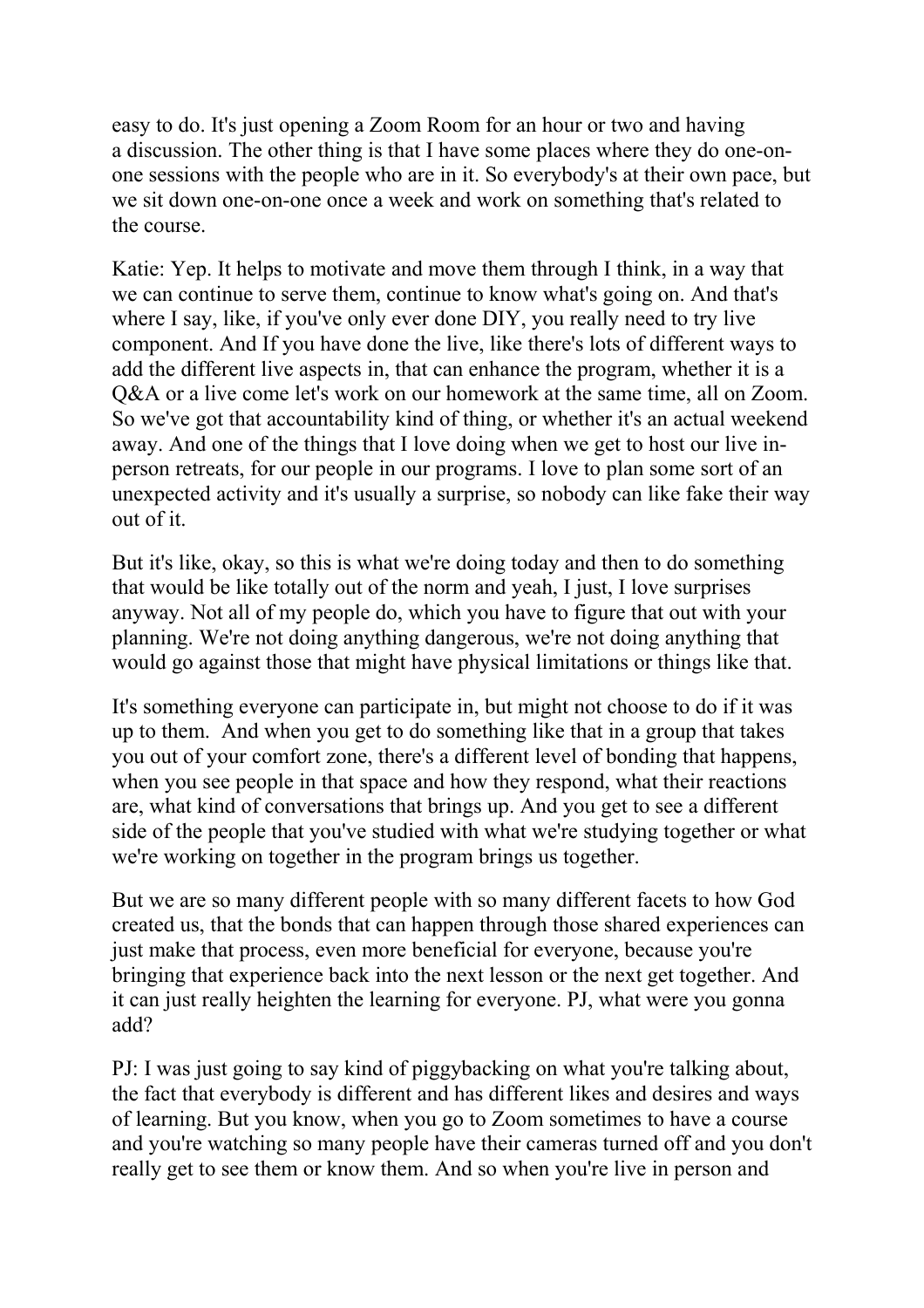most people say well, you don't have something that can cover up. We're all seeing it and they might be often space or they might be taking notes or they might be distracted and they might be chatting in the corner or whatever, not necessarily being the best student, but that's the way that they are.

And that's the way they're learning. And even for them, those relationships that they're making, or what they're gaining or what, they're not learning, whatever, it's all them. And it is important because then you can take that back as a coach or as the teacher or the leader of your program and go, oh yeah, I remember this person really isn't as focused or maybe they are, remember that dancing part, we got to do it at the live event.

Well, you can incorporate that even from our little seats or something. I think that people get tired of being at the computer all the time, but you have to then get out and do something live when you can, but also use some of those live ideas and events right here, which is lots of times where we play games, and put music on and put on a mask or glasses or do something fun even. But it all has to come together and you need a little bit for everyone and the way that they learn.

Katie: There's all kinds of things we have to do in life. And if we have to do them, we may as well make them fun.

Myrna: Exactly. I think that's one of the things that's important to know is when you add that live component, whether it's a retreat or something over Zoom or in person, it's the thought and the energy that goes into planning it because I would have never really thought about the value of some of that, but all the little things you do, Katie, that I've seen they just enhance everything. And you can tell, you haven't just thrown it together. You've thought about it and what it means and what you can do with it. And I think that's huge and it adds a fun component for you to put it together and for us to get it.

Katie: Thank you, ladies, for being here with us today, appreciate all of your insights and excited for folks to dig into the show notes and connect with Myrna and Jennifer and PJ, our special guests.

Thank you for sharing your experience. And, we want to encourage everyone to connect with you all. And get to know you and your courses and programs as well. And if you've got a question about this episode, if you've got something that you might've added to the discussion, we would love to hear. If you want to send us a note or leave a comment or a review, we love hearing from our audience, and we'd love to have that from you.